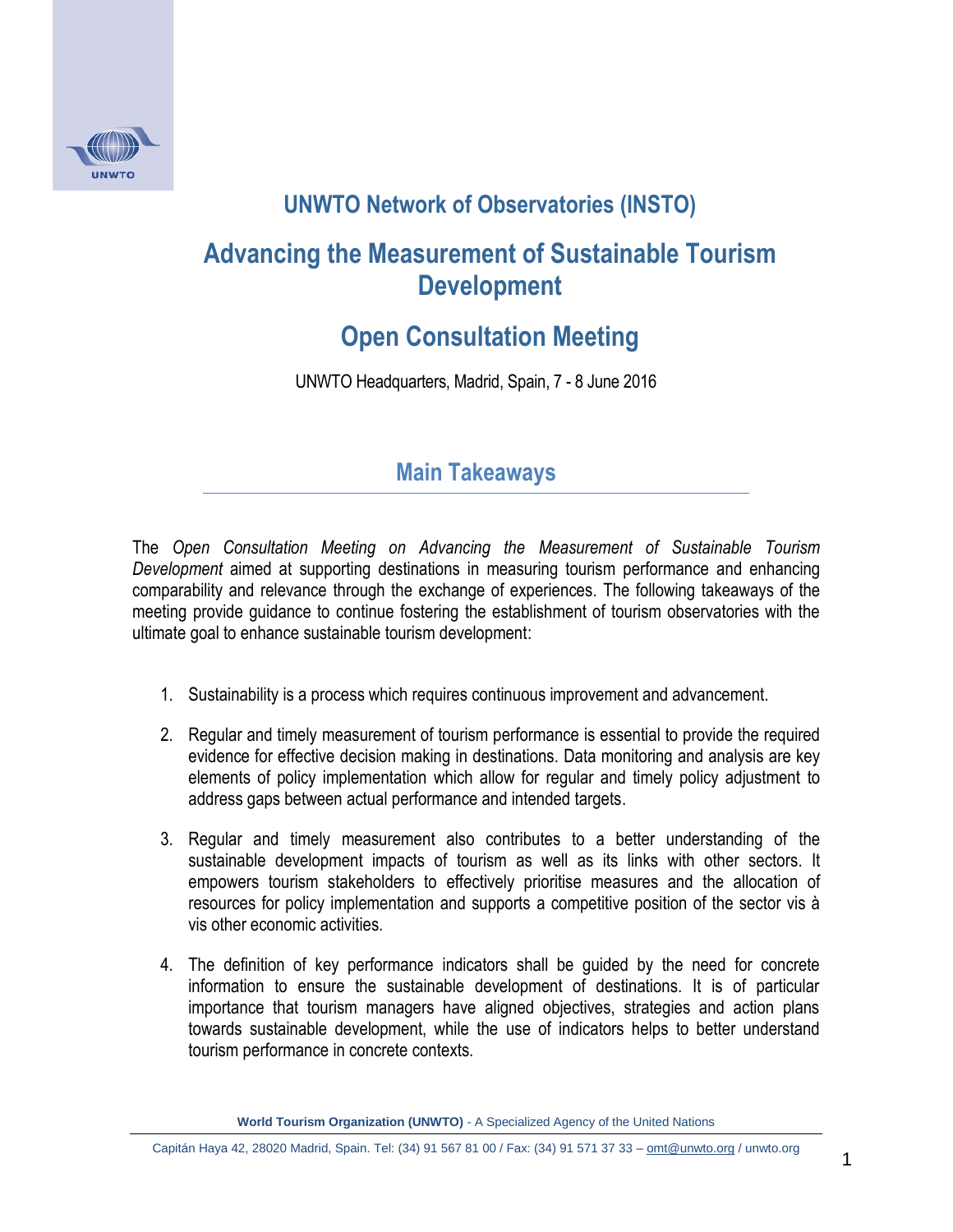- 5. The formal integration of multidisciplinary local stakeholders and their needs into tourism measurement processes reinforces their long-term commitment towards tourism monitoring while ensuring transparency and the objectivity of the information. Their formal engagement allows for well-coordinated processes, facilitates guidance of actions and allows for knowledge transfer, which in turn results in enhanced access to existing data and reports.
- 6. The promoted image of a destination must be in line with its desired identity as defined by local stakeholders. Destinations are demand driven and need to create a strong identity as part of their recognisable brand. A well-defined identity allows improving communication tools as well as experimenting with traditional and non-traditional marketing instruments for promoting sustainability through multiple tourism products and activities.
- 7. Despite the variety of currently existing measurement frameworks, a majority of them provide only partial understanding of sustainability and therefore only partial evidence to support management and policy decisions.
- 8. Sustainability is context-sensitive and therefore indicators have to reflect the destinations' priorities and needs. Measurement should ensure comparability among destinations and across levels, whenever possible. However, destinations require monitoring systems that use destination-specific indicators which correspond to their local requirements, context and subjective elements of perception, particularly with regards to the socio-cultural dimension.
- 9. The collection of data and cooperation between stakeholders to address the issues related to the environmental and socio-cultural dimensions of tourism performance are still greatly limited. Mainly economic views on tourism development continue to prevail among different stakeholders groups.
- 10. The socio-cultural dimension is considered to be the most important, yet still extremely complex to measure when compared with the economic and environmental dimensions of sustainability.
- 11. There is a growing importance of subjective and qualitative data and its context-based interpretation that enables to include more intangible and qualitative information in sustainability measurement. Comparability remains important but at the same time there is a great need for indicators that reflect context and culture.
- 12. Sufficient primary, disaggregated and heterogeneous data generated at different frequencies is necessary for different types of analysis in order to ensure that the data represents the real phenomenon, and actual rather than intended tourism behaviours. However, the access to available private and public data and measurement methodologies remain one of the main challenges for tourism stakeholders.
- 13. Official statistics and non-traditional data have to complement each other to generate a sound understanding of tourism at a destination. To address destination needs, innovative methods of analysis such as social media reputation, geospatial data mapping, booking and credit card spending patterns or mobile device information on flows, have potential to provide relevant information to support policy making and the continuity of tourism monitoring.

**World Tourism Organization (UNWTO)** - A Specialized Agency of the United Nations